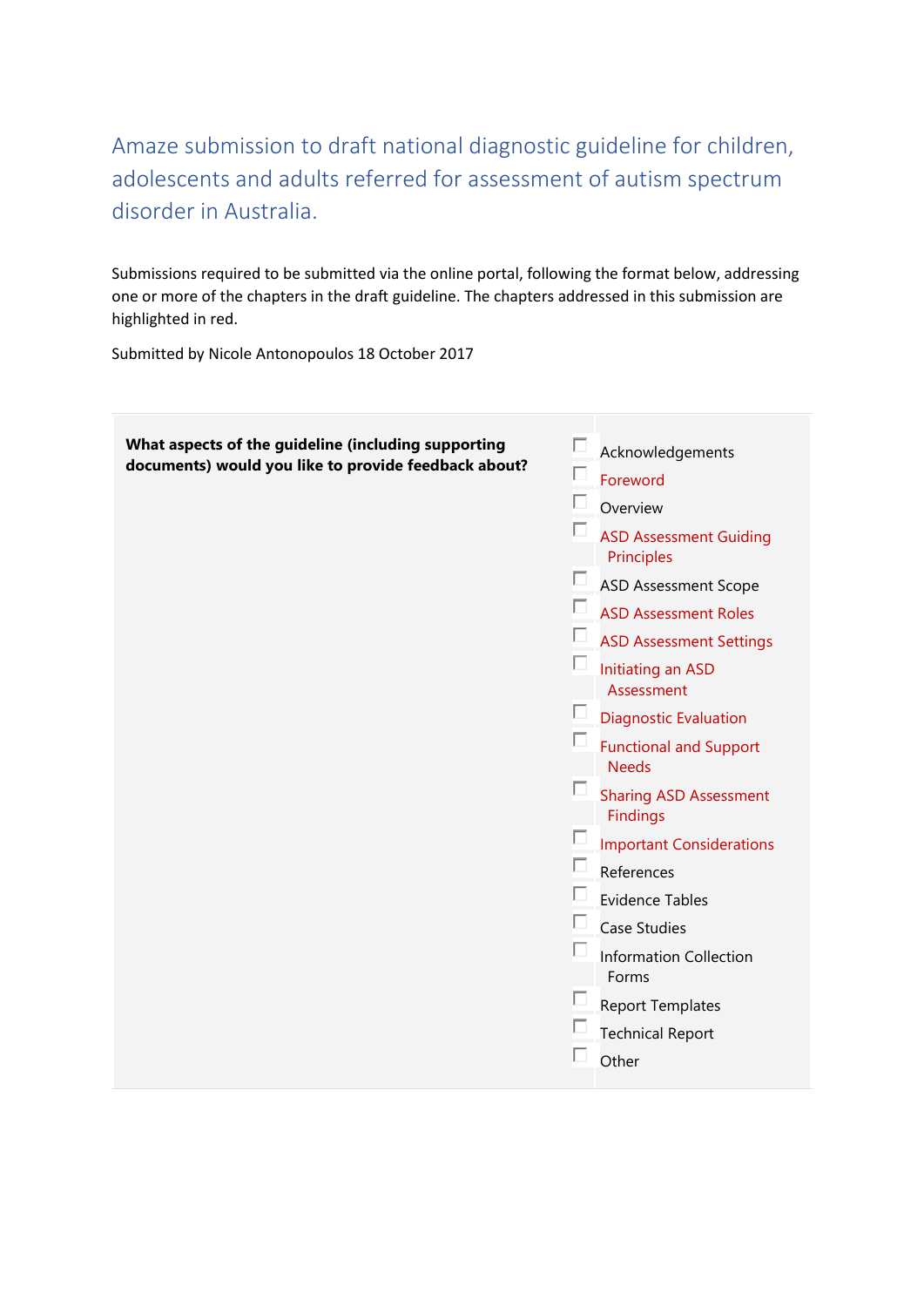## Forward

Amaze welcomes the opportunity to comment on the Cooperative Research Centre for Living with Autism's ('Autism CRC') draft national guideline for community consultation, titled '*The diagnostic process for children, adolescents and adults referred for assessment of autism spectrum disorder in Australia'* ('draft guideline')*.* 

As the peak body for autistic people and their families in Victoria, we strongly support the development of a national guideline capable of supporting all consumers to access timely and reliable diagnostic, and functional and support needs assessments.

The autistic community and their families/carers regularly share with Amaze their experiences in accessing an Autism Spectrum Disorder (ASD) diagnosis. The barriers that are repeatedly shared and need to be addressed are:

- Lack of understanding of autism and its presentations by primary healthcare professionals such as local General Practitioners and Maternal and Child Health nurses;
- Lack of understanding of presentation of girls on the autism spectrum;
- A reluctance of paediatricians and paediatric psychiatrists to diagnosis autism under the age of three;
- Waiting lists for accessing diagnosis through the public health care systems;
- Limited access to diagnosticians in regional areas;
- Financial constraints for those seeking diagnosis through private diagnosticians, generally not wanting to wait for the public system;
- Lack of clear and concise information and support for families in navigating the diagnosis pathway;
- Having to fight the system to get a diagnosis, and getting confirmation of what they already suspect requires a great deal of persistence.

In 2016, Amaze conducted a survey of the Victorian autism community on a range of subjects, including their experiences of assessment and diagnosis and the need for consistent approaches across sectors, including in schools and for accessing services and supports. The following comments received through this survey further illustrate this experience.

*We hadto wait six months to see the specialist for diagnosis. Once we saw him he had confirmed diagnosis within a week. Six months on a new patient list is a long time when you need help.*

*No one could tell me how to go about getting diagnosis, it was by chance and pure luck we ended up getting in to see someone who was able to diagnose without too much difficulty after spending months trying to work through OT's and having other assessments done first.*

*There seems to be low awareness of how ASD presents in girls, preventing early diagnosis and meaning that girls miss out on funding.*

*I was initially frustrated with our first paediatrician due to her mentioning autism but not being willing to diagnose due to her age. It wasn't until we were lucky enough to get into our second paediatrician that we got the diagnosis she needed.*

*The public waitlist was nine months so we paid privately over \$1000 so we didn't miss out on early intervention. It was difficult to watch other people wait who couldn't afford it.*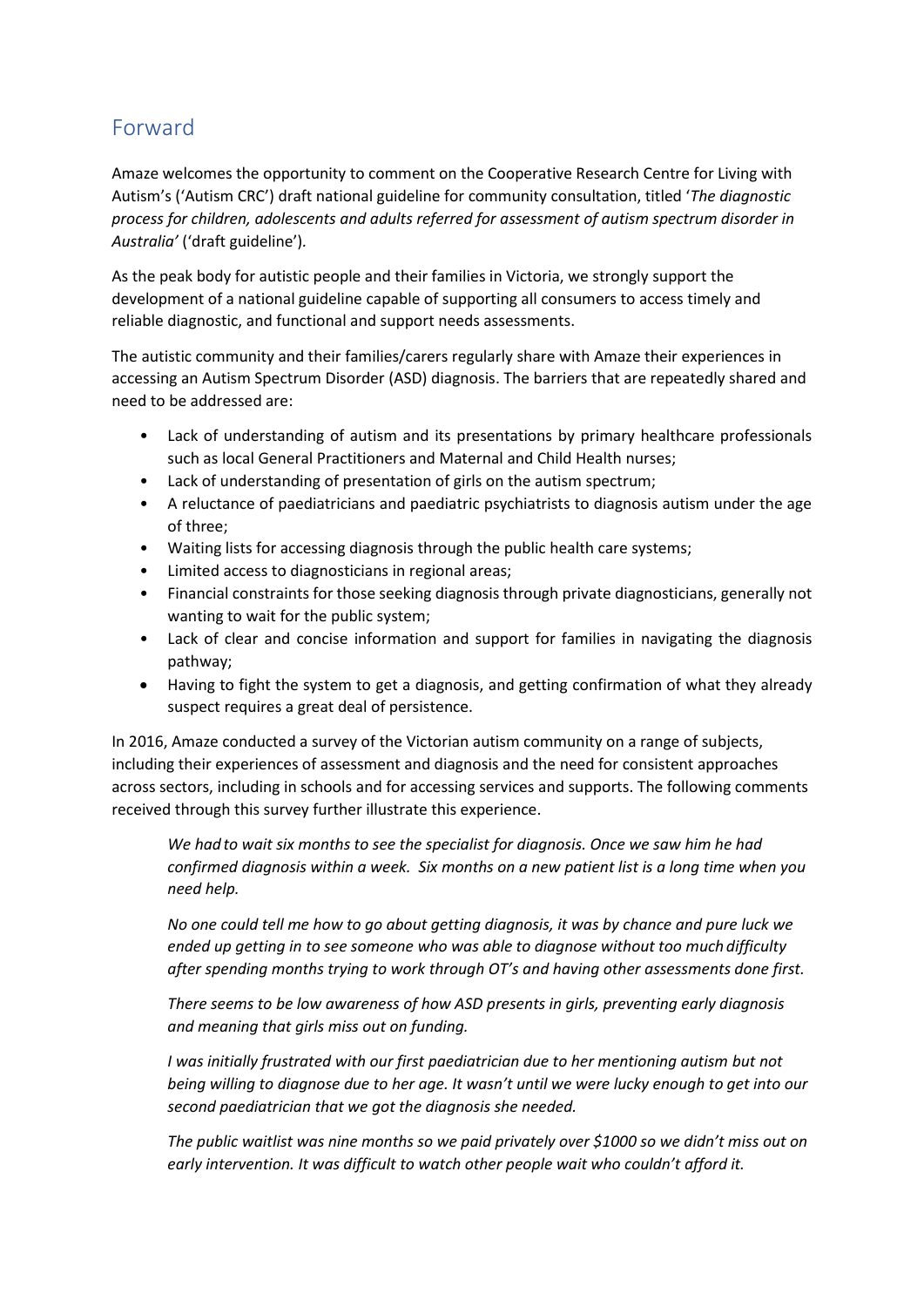*(Diagnosis) just took too long and too many misdiagnoses along the way.*

*The waiting list for the public system is too long! It should be done within weeks of a referral not months and months! Waiting times for appointments are far too long! For one appointment I had to wait 4 hours to be seen!!!!*

*We had to travel to Melbourne (from Bendigo) to get assessments done - otherwise we would have waited 2-3 years or longer.*

*Using inexperienced and unsupervised paediatric fellows as the first line of enquiry through the public system is hit and miss. You really need experts to assess kids.*

*Diagnosis is important as it gives the child or young person a vehicle to reach their potential and independence. Parents are not listened to enough!*

Many of these experiences were also shared with the Victorian Parliament during its recent Inquiry in services for people with ASD (see Final Report from this inquiry at [https://www.parliament.vic.gov.au/fcdc/inquiries/inquiry/400\)](https://www.parliament.vic.gov.au/fcdc/inquiries/inquiry/400), leading to a number of recommendations to improve access to reliable ASD diagnosis in Victoria (discussed below).

These experiences also are consistent with those highlighted in your recent research paper titled, *ASD diagnosis in Australia: Are we meeting best practice standards*.

## ASD Assessment Guiding Principles

We agree that ASD Assessments should be guided by the principles of an individual and family centred, holistic, strengths focussed and evidence based approach. It is of the upmost importance that consumers and their families/carers are at the centre of all ASD assessment processes and decision making.

It is also vital that the voices of autistic people, and those that support them, are central to the development of this diagnostic guideline. Accordingly, we welcome the extensive amount of work by the Steering Committee and research team to date, including extensive community consultations, to ensure the voices of autistic people and those who support them have been heard.

Clinicians experienced in the diagnosis of autism must also have a strong voice in the guideline's development to ensure that it is meaningful, practical and has the upmost utility for diagnosticians diagnosing ASD on a day to day basis. Without this utility for diagnosticians, the guideline will be unable achieve the impacts sought.

The development of this guideline must also be driven by the principle of equity: aiming to ensure that all Australians, regardless of age, gender, race, or geographical location can access timely, rigorous and reliable diagnostic, and functional and needs assessments. Consistency in diagnostic decision making and functional and support needs assessments, across all Australian states and territories, is essential.

### Assessment roles

Amaze understands there are a range of views among individuals and organisations that have been involved in the development of this guideline, regarding the type and breadth of professionals that should qualify as Diagnosticians and Functional and Support Needs Assessors (FSNAs)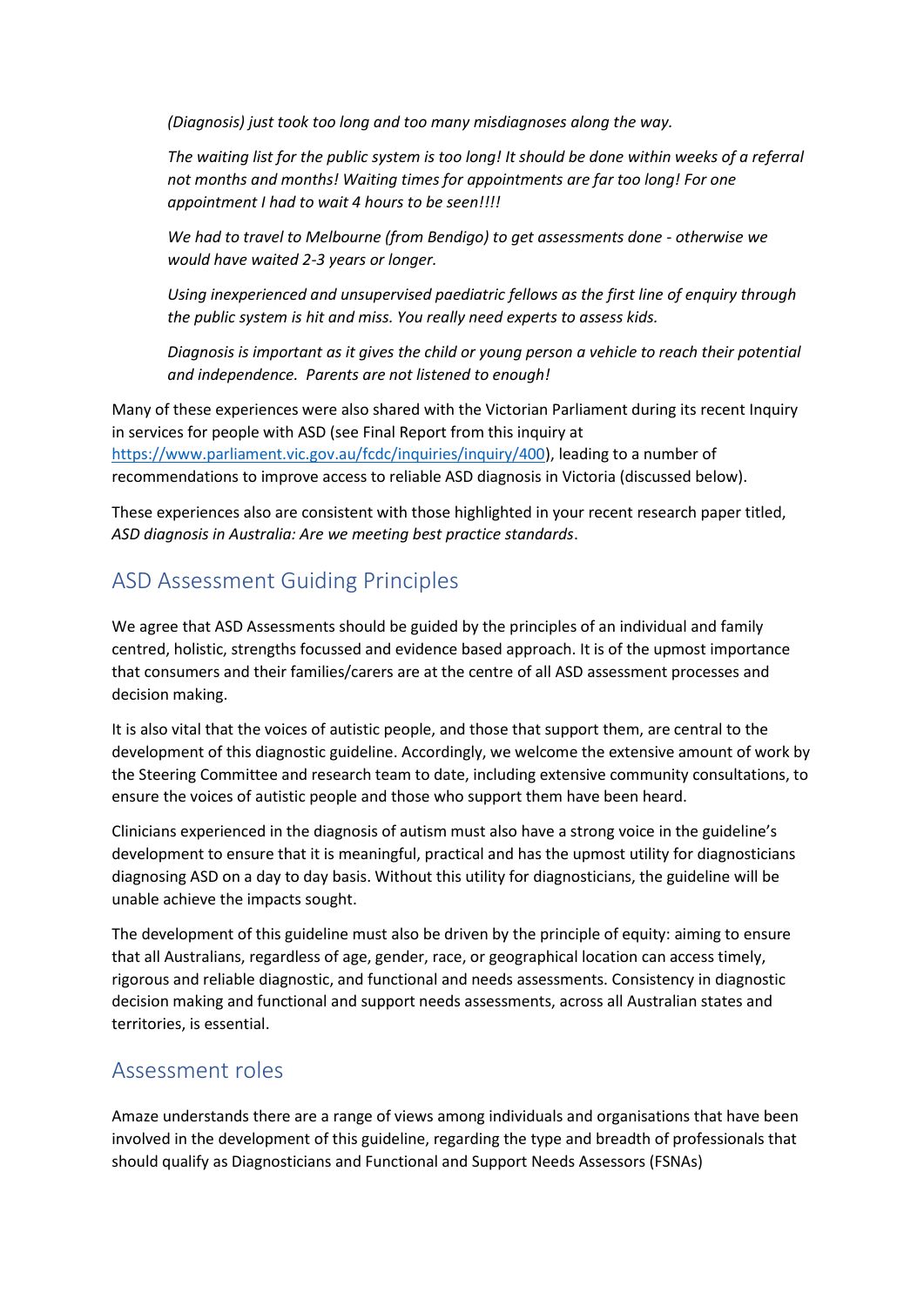We are of the view that the professionals identified in the draft guideline bring a valuable range of skills to the assessment of ASD and functional and support needs. However, we are concerned that the allied health professions identified will be unable to bring the breadth and depth of diagnostic skills required of a diagnostician, to undertake a holistic assessment of a consumer's presentation. As recognised in the draft guideline, when identifying an 'Holistic Framework' as a guiding principle of ASD assessment (Chapter 4), ASD assessments must not occur in a vacuum. They must appraise the full range of clinical symptoms, consider the environmental context and focus on the consumer's unique challenges and strengths, rather than simply matching an individual to a diagnostic category.

As also recognised in the draft guideline, under 'Important Consideration' (Chapter 12), the diagnostician must consider whether a person may be presenting with intellectual disability, differential conditions (including genetic, psychiatric and neurodevelopmental conditions) and/or cooccurring conditions (including psychiatric, neurodevelopmental, neurological, medical and genetic conditions known to co-occur with ASD at higher than expected rates). We are concerned that the allied health professionals identified do not have the breadth or depth of training, or subsequently the skills or experience required to undertake an holistic assessment (or in particular, assess the possibility of intellectual disability or these differential or co-occurring conditions).

#### Reliability and accessibility

The guideline must promote rigorous and reliable ASD assessments by highly skilled and experienced professionals, while also ensuring timely access for all consumers to diagnosis, and functional and support needs assessments.

We therefore welcome the prescription in the draft guideline regarding the necessary high level of skills and experience each professional must demonstrate to undertake ASD diagnosis and functional and support need assessments. However, it will be important to ensure timely access to these assessments for all Australians, regardless of whether they live in the city or rural or remote areas. As recognised in the draft guideline and your research report titled *ASD diagnosis in Australia: Are we meeting best practice standards*, there is considerable evidence that people living in regional and remote locations currently experience poor access to diagnostic services and receive ASD diagnosis later than people living in urban communities.

Widening the type of professionals that may undertake an ASD diagnosis or functional and needs assessment has the potential to increase accessibility. However, it is also important to ensure that the skills and experiences prerequisites can be met by sufficient numbers of professionals, ensuring that the guideline does not actually reduce the number of professionals across Australia that may undertake these roles, thereby reducing access and/or leading to lengthy waiting lists for services (particularly in rural and remote areas). As also recognised in your research report referenced above, there are currently lengthy waiting lists across Australia, particularly for public services relative to private services.

We therefore encourage you to gain an understanding of current numbers of professionals that would meet these requirements. We understand from your Technical Report that feedback will be sought from Diagnosticians who are early adopters of the guideline recommendations, to determine if recommendations need to be modified or if additional recommendations should be included. We also understand that you have submitted a funding request to the Commonwealth government to conduct a project that evaluates the extent to which guideline recommendations are adopted into routine practice. It will be important that this project evaluate the numbers of diagnosticians and FSNAs available across the country and map their locations.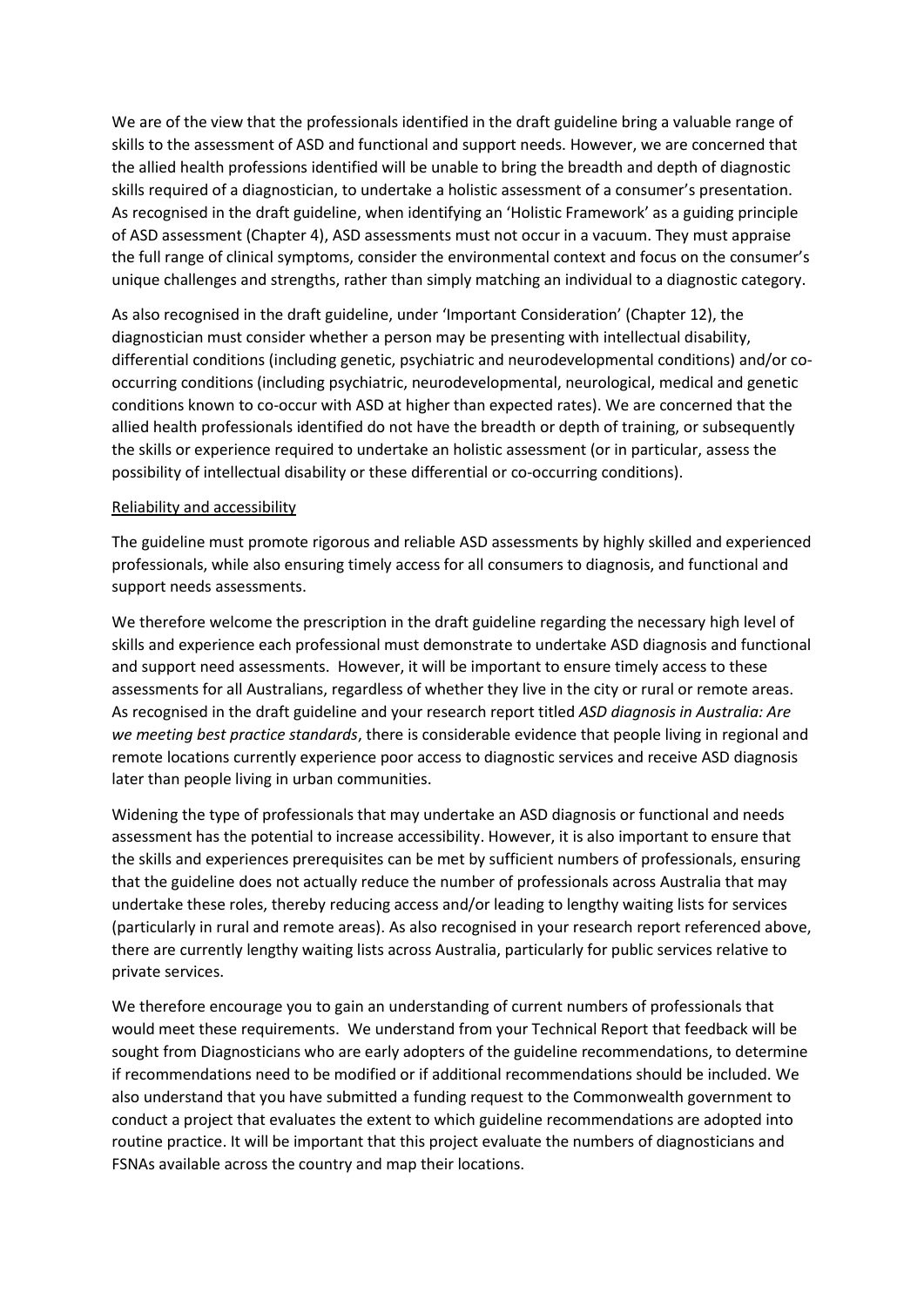A national register of diagnosticians and FSNAs would also be valuable, ensuring transparency and assisting consumers to find qualified professionals for ASD assessments. A national register could also provide a system of oversight to ensure that professionals undertaking diagnosis, and functional and needs assessments do in fact meet the skills and experiences prerequisites. As a prerequisite to registration, professionals could be required to declare their skills and experience. Registrations could be reviewable annually, ensuring requirements for ongoing professional development are also met.

If there is a need to increase the numbers of professionals meeting the prerequisites, particularly in rural and regional areas, the Commonwealth government should be proactive. This is particularly important in the context of the National Disability Insurance Scheme where autistic people are already facing significant difficulty accessing therapy and other services. The government should be encouraged to take a holistic approach to how it will increase access to diagnosticians, FSNAs and service providers. For example, elements of block funding may be required in certain areas to maintain services, incentives for rural and remote professional placement may be required and existing diagnosticians and FSNAs must be supported to facilitate peer to peer training for future diagnosticians and FSNAs.

#### Telehealth

The inclusion of telehealth as an acceptable method for consumer interview and observation will assist in meeting the needs of people in areas where the number of professionals with the prerequisites for diagnosis, and functional and support need assessments are not available.

However, as recognised in your Evidence Table 31, further research is required to support the reliability of telehealth to diagnose ASD and to investigate the best systems and processes for providing telehealth support. However, learnings may be taken from programs to advance telehealth in other areas of healthcare, such as the VidKids program - a telehealth program piloted by a consortium led by Vison Australia, to provide diagnosis and other supports to children with hearing or vision loss in remote and outer regional areas. The project was aimed at delivering qualified allied health and education services where such expertise may otherwise have been scarce. For more information, se[e http://www.visionaustralia.org/services/children/vidkids](http://www.visionaustralia.org/services/children/vidkids) and <http://www.healthinfonet.ecu.edu.au/key-resources/programs-projects?pid=1354> . A range of other telehealth models have also recently been reviewed in Australia - see for example 'One in Four Lives: The Future of Telehealth in Australia" available at [https://www.adma.org.au/.../doc.../158](https://www.adma.org.au/.../doc.../158-one_in_four_lives_white_paper_v7.html) one in four lives white paper v7.html and the Strategic review of telehealth in NSW: Final report available a[t www.health.nsw.gov.au/telehealth/Documents/strategic-review-of-telehealth-in-](http://www.health.nsw.gov.au/telehealth/Documents/strategic-review-of-telehealth-in-NSW.PDF)[NSW.PDF](http://www.health.nsw.gov.au/telehealth/Documents/strategic-review-of-telehealth-in-NSW.PDF) .

Commonwealth government funding for ongoing evaluation will need to be sought to identify which telehealth methods for ASD diagnosis and functional and support need assessments are proving feasible for consumers, their families and professionals, any barriers to sustainability and to measure the reliability of assessments across the various telehealth models. Professional training for undertaking diagnosis and functional and support need assessments via telehealth models should also be prioritised.

#### **Recommendations:**

• Review the professionals eligible to perform the role of a diagnostician under the guideline, particularly speech pathologists and occupational therapists.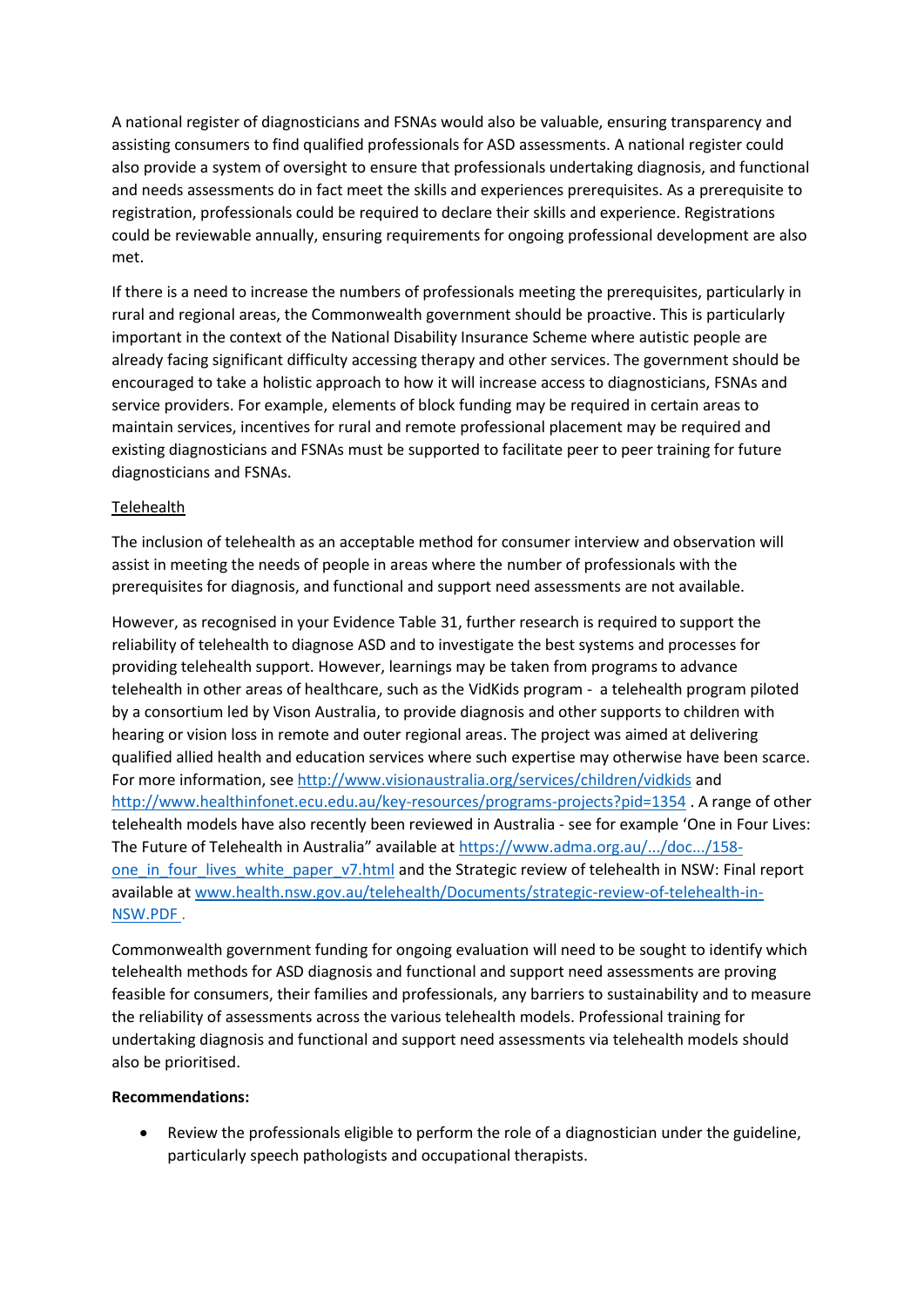- To ensure the sustainability of the guideline, Commonwealth funding should be sought/utilised to:
	- $\circ$  evaluate the numbers of diagnosticians and FSNAs in Australia that meet the prerequisites for diagnosing ASD and assessing functional and support needs, and map their locations.
	- $\circ$  Develop a national register of diagnosticians and FSNAs, with a requirement that professions declare their skills and experiences; and
	- o identify which telehealth methods for ASD diagnosis and functional and support needs assessments are most feasible for consumers, their families and professionals, any barriers to sustainability and measure the reliability of assessments across the various telehealth models.

### ASD assessment settings

Amaze agrees that ASD assessment should involve the collection of information about an individual's behaviour in at least two settings relevant to the individual's daily life, ideally through direct observation by the Diagnostician, but also through secondary reports provided by the caregiver and/or Professional Informant(s). As recognised in your Evidence Table 28, there is consistent evidence that ASD diagnostic assessments should be conducted across the multiple settings identified in the draft guideline.

## Initiating an ASD assessment

Amaze welcomes the guidance provided in the draft guideline regarding screening tools and the additional factors to consider in determining whether to refer for an ASD assessment. This guidance will need to be accompanied by structured training and information resources to develop the ASD knowledge of General Practitioners and others involved in initiating an ASD assessment, such as Maternal and Child Health Nurses (as per recommendation of the Victorian Parliament in its Final Report to its Inquiry into services for people with ASD, recommendations  $3.1 - 3.2$ ).

### Autistic females

As discussed below under "Important Considerations", we are concerned about the historic failure of general practitioners and other professionals engaged in initial assessments/screening to recognise the symptoms of ASD in girls and women.

A core aspect of this failure has been the lack of awareness among general practitioners, and others involved in initial ASD screenings, of the different presentation of ASD characteristics in females. In particular, these professionals are often unaware of the potential for females to go to great efforts to mask or hide their autistic characteristics during an ASD assessment, and in everyday life.

The historic failure to diagnose ASD in girls and women has also been compounded by the limited reliability of many developmental screening tools for screening ASD in girls and women. There is evidence that commonly used ASD screening and diagnostic tools (such as the Autism Diagnostic Observation Schedule [ADOS] and the Autism Diagnostic Interview–Revised [ADI-R]), reflect a presentation more commonly found in males than females, and may lack the sensitivity and specificity required to identify autistic characteristics in females (See for example, Lai, M., et al 2015. Sex/gender differences and autism: Setting the scene for future research. Journal of the American Academy of Child and Adolescent Psychiatry, vol. 54, no. 1, pp. 11-24, available at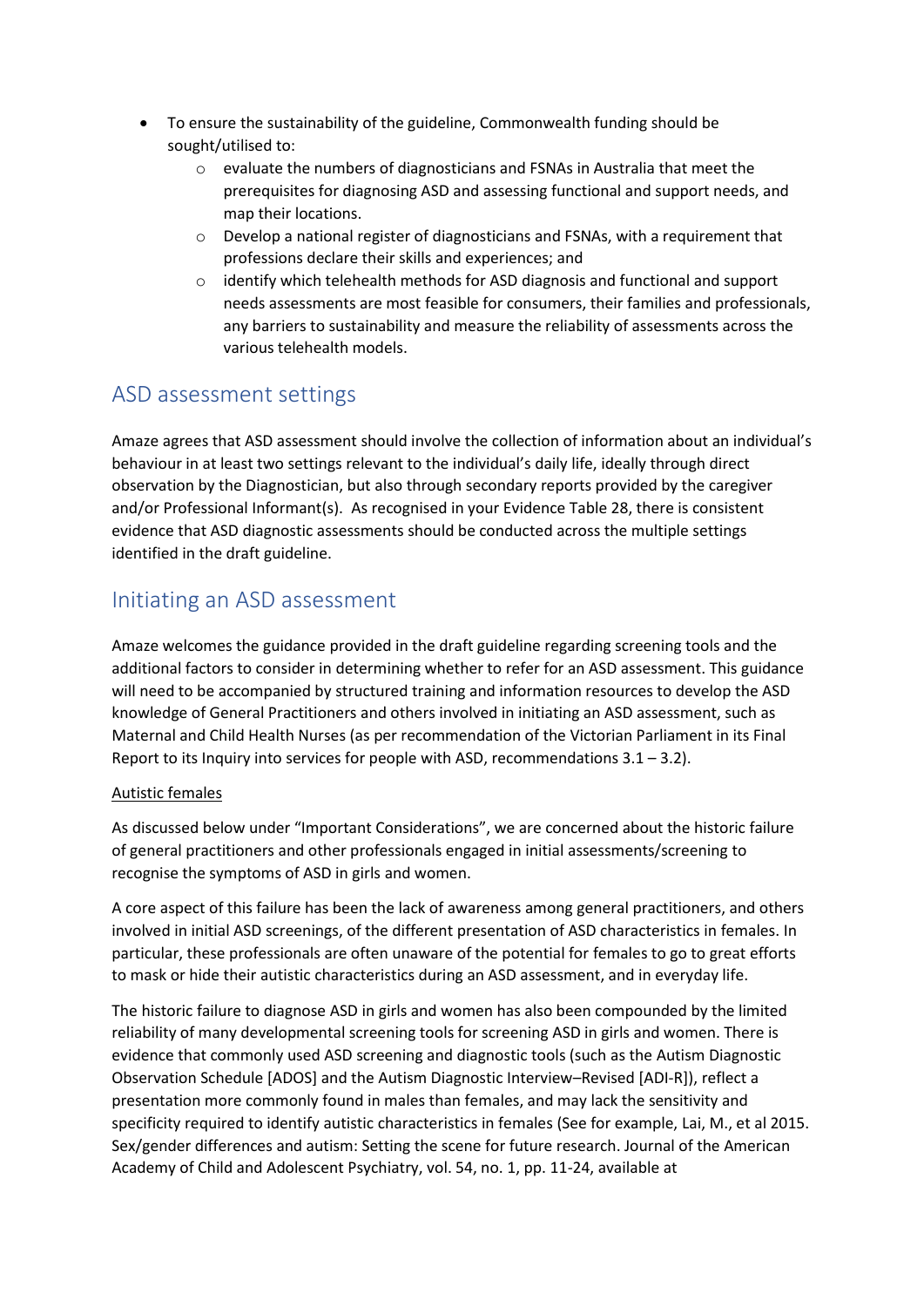[https://www.ncbi.nlm.nih.gov/pmc/articles/PMC4284309/;](https://www.ncbi.nlm.nih.gov/pmc/articles/PMC4284309/) Rynkiewicz, A., et al 2016. An investigation of the 'female camouflage effect' in autism using a computerized ADOS-2 and a test of sex/gender differences. Molecular Autism, vol. 7, no. 1,pp. 1-8, available at [https://molecularautism.biomedcentral.com/articles/10.1186/s13229-016-0073-0\)](https://molecularautism.biomedcentral.com/articles/10.1186/s13229-016-0073-0)

#### **Recommendations:**

The new diagnostic guideline must prioritise an increase in the reliability of initial autism assessments/screening in women. Accordingly, we recommend that:

- Gender be included in Table 5: Additional factors to consider in determining whether to refer for an ASD assessment. Within this table, the different presentation of ASD characteristics in girls and women, and likelihood of girls and women masking their autistic characteristics should be highlighted;
- The guideline highlight the limited reliability of standardised developmental screening tools for girls and women in Chapter 8.1.2, regarding the Evidence of Signs and Symptoms.

## Diagnostic evaluation

Amaze supports the two-tiered approach to diagnostic evaluation outlined in the draft guideline. We agree that a simplified assessment process (Tier 1) is required in cases where an ASD diagnosis can be confirmed or ruled-out with certainty. We also agree that a diagnostic evaluation incorporating a multidisciplinary assessment team (Tier 2) is required in cases where an ASD diagnosis cannot be confirmed or ruled-out with certainty.

### Diagnostic criteria (DSM-5).

An understanding of the diagnostic criteria under DSM-5 and its application must be at the core of any ASD diagnosticians' decision making processes. These criteria contained in the DSM-5 are twofold. Firstly, a diagnostician must assess whether the consumer meets each criterion for an ASD diagnosis. Secondly, if the consumer is assessed as meeting the criteria, the diagnostician must assess the severity level of their deficit under each criterion, from Level 1 (requiring support) to Level 3 (requiring very substantial support).

While the draft guideline outlines the first part of the criteria (for assessing whether a consumer meets the criteria for an ASD diagnosis) it does not outline the second part of the criteria for determining the consumer's severity level. This second aspect of the criteria must be included in the guideline to guide complete assessments by diagnosticians, and assessment of severity when applying your ASD Combined Assessment Report Template DSM - 5. It is also important in the context of the NDIS as we understand that the assessed severity level under DSM-5 can have a significant impact on access to the scheme (with consumers with Level 1 severity assessments often having to provide further information to access the scheme). We also understand that it has a significant impact on services and supports allocated to participants in their support packages, with the severity level impacting the identification of the participants reference group and associated typical support package (under the current NDIS First Plan approach).

#### Reliability and Accessibility

The principle of equity must lead the development of the diagnostic evaluation process, ensuring that it promotes timely and low cost access to a reliable diagnostic evaluation for all. Reliable diagnostic evaluations are essential to instilling consumer confidence in the process, as well ensuring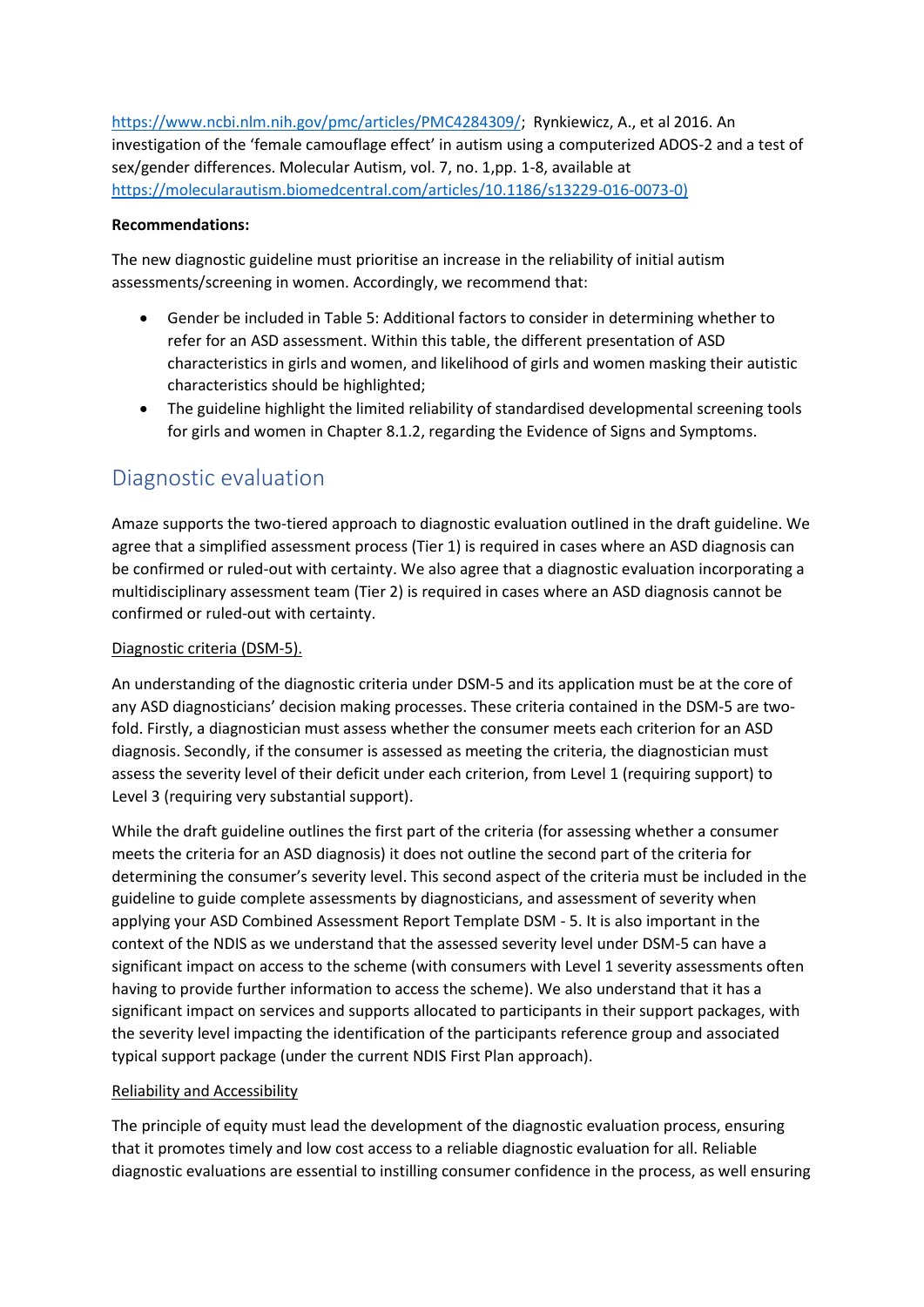the cost-effectiveness of supports provided under the NDIS for governments and the broader community.

Diagnostic evaluations must be affordable. As your survey of public and private health professionals in 2015 found, there currently exists considerable variability in the cost of ASD assessments, with costs to individuals/families ranging from \$0 in the public sector to up to \$2750 in the private sector (Autism CRC 2016. ASD diagnosis in Australia: Are we meeting best practice standards). We therefore welcome a tiered process that has the capacity to increase efficiencies in the diagnosis of ASD in very obvious cases, reducing the current strain on public resources and costs to consumers. However, it is equally important that Tier 2 assessments (including in particularly complex cases) can be accessed by consumers of all socio-economic backgrounds and are is cost-effective to diagnosticians and government. A failure to make Tier 2 assessments accessible will continue to cause consumers with more subtle symptoms to be undiagnosed or diagnosed later in life. They will also fail to receive the supports needed, which the evidence clearly shows will lead to increased social and economic costs later in life. An inaccessible Tier 2 process may also lead to gender discrimination (with females incurring higher costs than males) given females may be more likely to appear with a less obvious presentation of autism and be referred to Tier 2 compared to men (see discussion below under "Important Considerations".)

It follows that the proposed approach will only be sustainable and capable of ensuring reliable ASD diagnosis for ALL consumers, if a sustainable nationwide diagnosis system and funding model is developed to support it. We understand from your Technical Report that a funding request has been submitted to the Commonwealth government to conduct a project that evaluates the extent to which guideline recommendations are adopted into routine practice, including to estimate the costs for each stage of the ASD assessment. We would also encourage you to engage or if necessary, seek subsequent funding, for a cost-benefit analysis of Medicare funding all or a significant share of ASD assessments and diagnosis (weighing the social and economic costs of failure to diagnose and lack of quality and reliability of diagnosis).

A nationwide, Commonwealth government funded, ASD diagnostic service would also support equal access for all Australians, ideally coordinating screening, diagnosis, professional training and post diagnosis support (compare state-wide ASD diagnostic service recommended in the Victorian Parliament in Final Report to the Inquiry on services for people with autism, recommendation 3.7 – 3.8). As discussed below, functional and needs assessments should be separately funded under the NDIS.

Diagnostic evaluations must be reliable and consistent across and within Tier 1 and 2. The ongoing monitoring and evaluation of ASD assessment quality should be prioritised going forward, with Commonwealth funding to audit and evaluate ASD assessments.

#### Autistic females

Drawing on the discussion above regarding the assessment of ASD in females under 'Initiating an ASD assessment', we recommend that this chapter highlight the importance of diagnosticians taking into account the different presentation of ASD in females when undertaking an ASD assessment, particularly the potential for women and girls to mask their autistic characteristics.

It should also highlight the limitations of ASD assessment criteria in identifying ASD in women and girls. The latest revision of the criteria for diagnosing ASD in the Diagnostic and Statistical Manual of Mental Disorders (DSM-5), is accompanied by a statement that girls with autism might not be diagnosed due to gender differences, and that "girls without accompanying intellectual impairments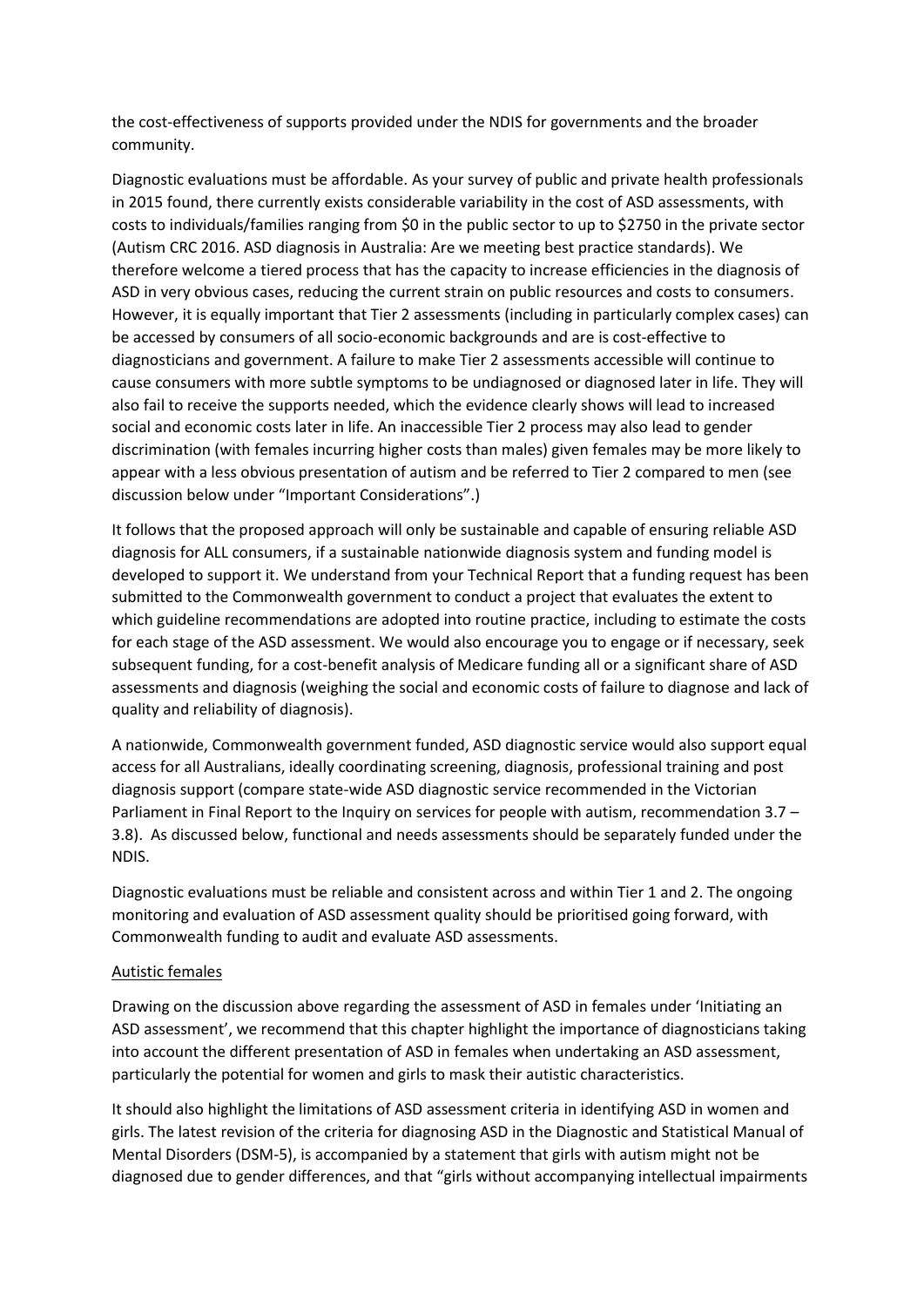or language delays may go unrecognized, perhaps because of subtler manifestations of social and communication difficulties". A the very least, this statement should be quoted in the guideline. However, studies to date have failed to find that the application of the DSM-5 criteria identifies autistic females any more (or less) reliability than DSM-4 (see Haney J 2015. Autism, Females, and the DSM-5: Gender Bias in Autism Diagnosis. October 2015. Social Work in Mental health. Available online vi[a https://www.researchgate.net/publication/283467413\\_Autism\\_Females\\_and\\_the\\_DSM-](https://www.researchgate.net/publication/283467413_Autism_Females_and_the_DSM-5_Gender_Bias_in_Autism_Diagnosis)5 Gender Bias in Autism Diagnosis)

### **Recommendations:**

- Amend Chapter 9.2 of the draft guideline, to include the criteria for assessing severity level in the outline of the DSM-5 criteria.
- Review funding model and undertake a cost-benefit analysis of nationwide ASD diagnostic service and Medicare funding all or a significant share of ASD assessments and diagnosis.
- Commonwealth funding be sought for ongoing audits and evaluations of the quality of ASD assessments under the guideline.
- The guideline highlight, in this chapter, the importance of diagnosticians taking into account the different presentation of ASD in females when undertaking an ASD assessment, particularly the potential for women and girls to mask their autistic characteristics. It should also highlight the limitations of ASD assessment criteria in identifying autistic females.

### Functional and support needs assessment.

Amaze supports the approach outlined in the draft guideline for functional and support needs assessments to be undertaken by prescribed professionals, with prescribed high level skills and expertise, in parallel with diagnostic evaluations.

In the context of the NDIS, we have been concerned about the conduct of functional and needs assessments by planners that are inexperienced in the application of these tools and fail to understand matters that may confound a participant's responses. Autistic people can often have difficulty processing the meaning or intent of questions in assessment tools and can struggle to provide a fully informed or accurate response in high pressured situations, such as a planning meeting.

### Functional Assessment Tools

We appreciate the value of valid, reliable, accurate and efficient functional assessment tools capable of measuring levels of functioning in people diagnosed with ASD. We also welcome the recommendation that a Functional Assessment should determine the individual's activity related and character strengths.

However, we are concerned that the draft identifies functional assessment tools [such as Paediatric Evaluation of Disability Inventory - Computer Adaptive Test ('PEDI-CAT') for children, adolescent and young adults, and the World Health Organization Disability Assessment Schedule 2.0 (WHODAS) for all ages] as tools with a strong evidence-base for use with autistic people.

There is evidence that commonly used functional assessment tools, including the PEDI-CAT and WHODAS may not be providing a valid, reliable or accurate measure of the nature, frequency and intensity of young autistic children's diverse support needs (particularly between the ages of 0 to 5) and indeed, may be providing a barrier to young autistic children accessing the levels and types of early intervention they require, via the NDIS Early Childhood Early Intervention ('ECEI') pathway (see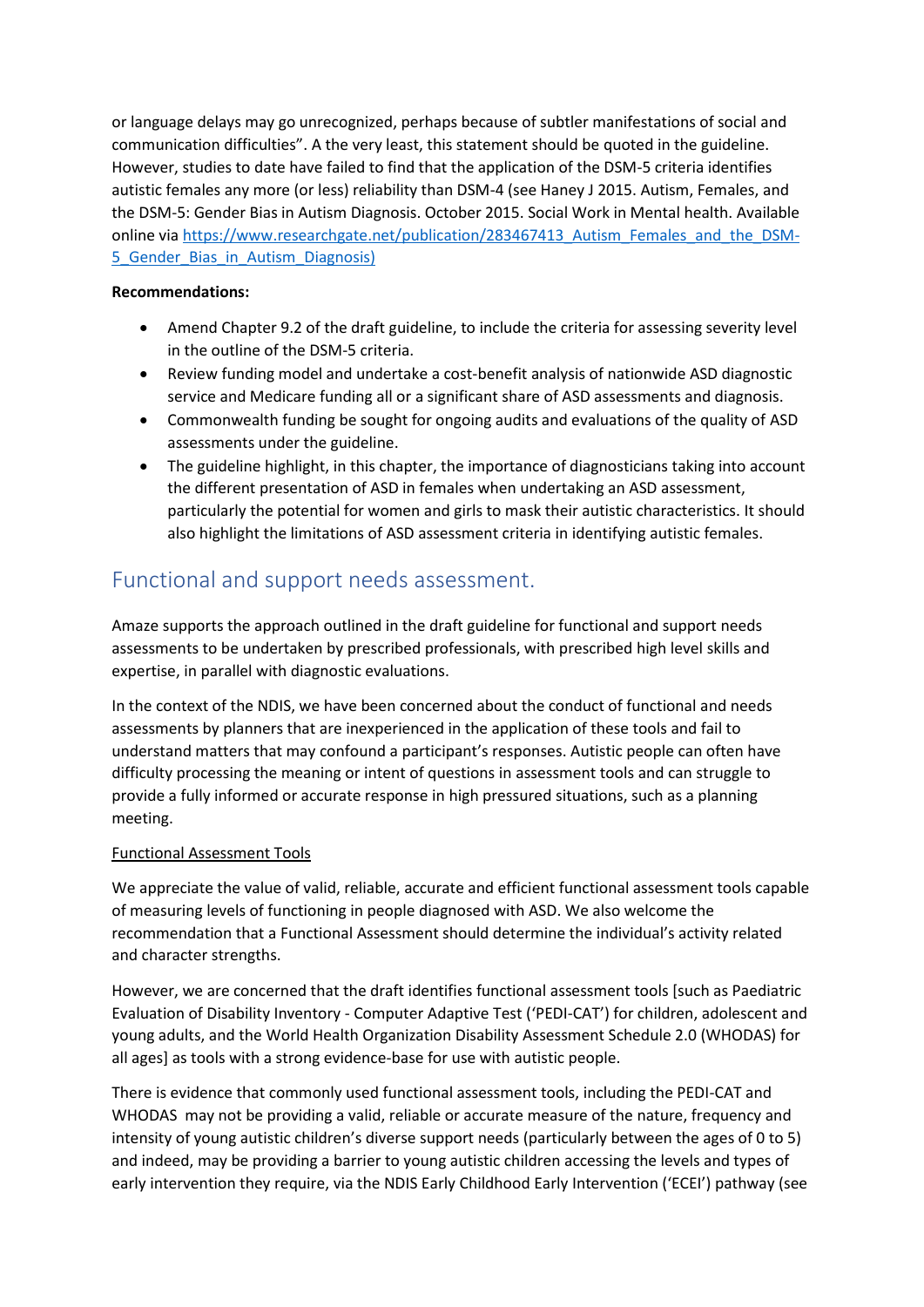Coster W et al 2016. Evaluating the appropriateness of a new computer-administered measure of adaptive function for children and youth with autism spectrum disorders. Autism. Vol. 20(1), 14 – 25; Kao YC et al 2012. Comparing the functional performance of children and youth with autism, developmental disabilities, and without disabilities using the revised Paediatric Evaluation of Disability Inventory (PEDI) Item Banks. Am J Occupational Therapy. 2012; 66(5): 607 – 616). As recognised by the Productivity Commission in its NDIS Costs Position Paper 2017, the current application of these tools by the NDIA in its functional and support needs assessment may be skewing the NDIA's data and wrongly suggesting that 40% of children entering the scheme do not have substantial functional deficits relative to their peers.

If PEDI-CAT continues to be a recommended functional assessment tool, in order to mitigate against the tool's flaws in making a functional assessment in young autistic children, research suggests that the PEDI-CAT, modified for autism spectrum disorder 'PEDI-CAT (ASD)', is likely to be a more efficient and sound assessment tool for this group (ibid). The PEDI-CAT (ASD) is yet to be validated, however, particularly in the Australian population. We therefore urge you to highlight that no single functional assessment tool is currently capable of capturing the range of difficulties that young autistic children can present with now, or in the future, and thus caution should be taken with use of any assessment tool to measure support needs.

The mandatory use and identification of a functional assessment tool in th[e draft ASD Functional and](https://www.dropbox.com/s/jvqvu7lxib6xe36/ASD%20Functional%20and%20Support%20Needs%20Assessment%20Report%20Template.docx?dl=0)  [Support Needs Assessment template](https://www.dropbox.com/s/jvqvu7lxib6xe36/ASD%20Functional%20and%20Support%20Needs%20Assessment%20Report%20Template.docx?dl=0) (pg.5) should also be reviewed. If the requirement to use and identify a specific tool remains, we would urge the inclusion in the template of a further comments or considerations sections to capture any functional or support needs the identified tool may have missed, misrepresented or inadequately prioritised.

### Accessibility and reliability

The sustainability, feasibility and reliability of the approach outlined under the draft guideline to functional and needs assessments, and indeed meeting support needs under the NDIS, will be reliant on ALL consumers being able to access a functional and support needs assessment. To ensure reliable functional and support needs assessments are available to the NDIS, it should fully fund the costs of these assessments. As discussed above, the government should conduct a cost-benefit analysis of Medicare funding all or a more significant proportion of diagnosis costs.

#### **Recommendation:**

- If PEDI-CAT is to be highlighted as a preferred assessment tool, the guideline should instead encourage the use of the PEDI-CAT (ASD) to measure the adaptive behaviours and functional needs of all young children, particularly those aged 0-7.
- Functional and support needs assessments should be funded by the NDIS.

# Sharing ASD Assessment findings

Amaze welcomes the direction contained in this chapter of how ASD assessment findings should be shared with consumers and others. This will ensure that consumers and where relevant, their families and caregivers are consistently provided with a detailed/transparent assessment and that assessment is delivered in a timely manner and an appropriate, sensitive, understandable and meaningful way for consumers.

To ensure that assessments are being shared in accordance with the draft guideline, ongoing funding to survey the experiences of consumers and their families/carers will be essential.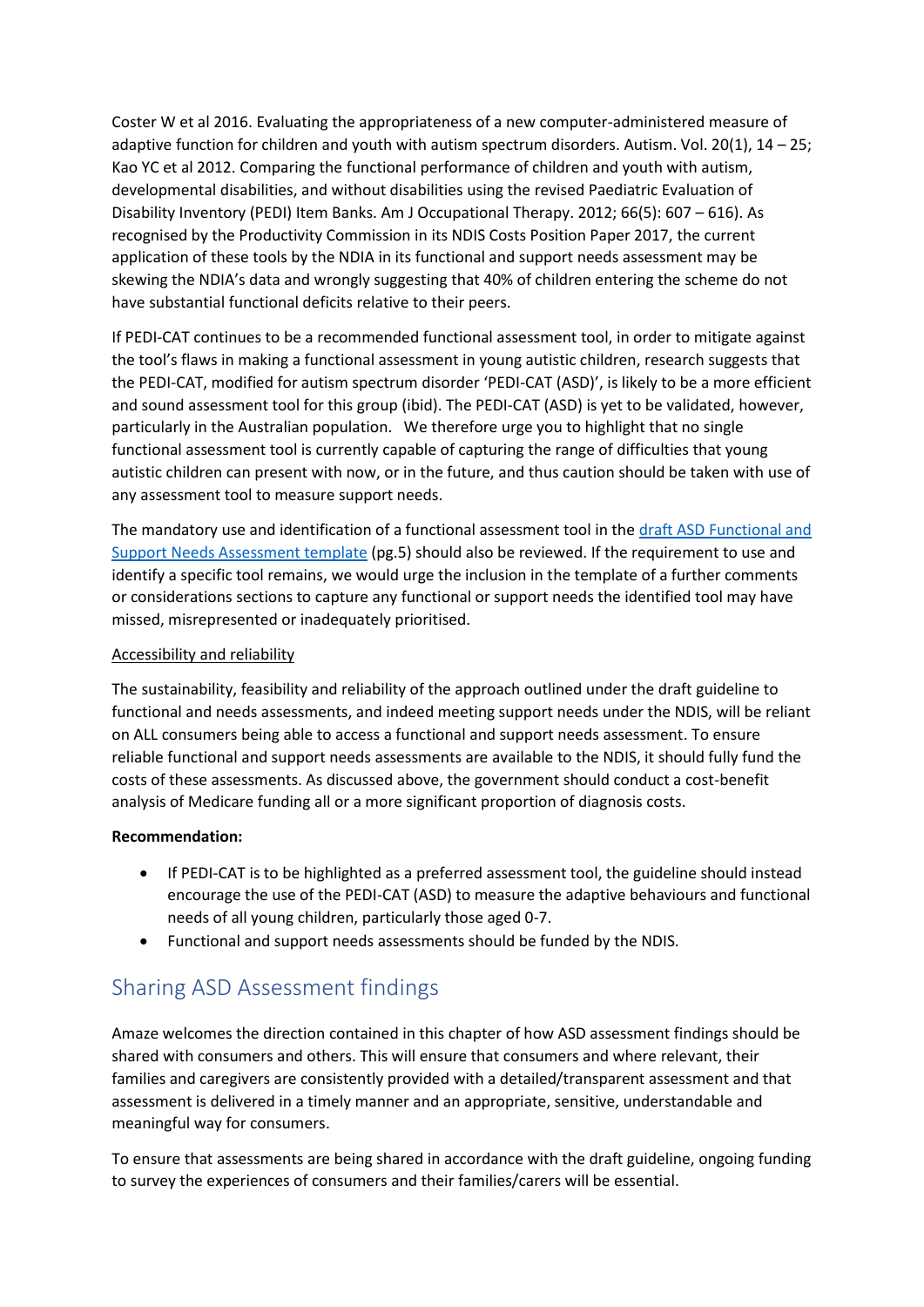# Important considerations

Amaze supports the identification of 'Important Considerations' in Chapter 12 of the draft guideline, with respect to age, gender, gender diversity, intellectual disability, CALD communities, regional or remote locations and co-occurring conditions. To date, adults, women, trans or gender diverse people, CALD communities and people in remote locations have historically been underrepresented in the data of ASD diagnosis and often their differing support needs (particularly based on gender and age) have not been met. There have also been significant misunderstandings/lack of knowledge among health professionals about when/how intellectual disability and/or mental health conditions may be differentiated or co-occur/overlap with ASD.

However, we are concerned that the overview of each Important Consideration provided in Chapter 12 will not be adequate of itself to inform professionals involved in diagnostic evaluations or FSNAs of these issues. Specific training and expertise in each of these areas should be required, and be a pre-requisite to all prescribed professions undertaking ASD diagnosis and FSNAs. This will be key to reliable diagnostic evaluations and FSNAs that consumers, their families/carers and the NDIA can have confidence in.

#### Autistic women.

As discussed above, we are particularly concerned that the discussion and recommendation on gender may not be adequate to capture the different needs of females in diagnostic evaluation and functional and support needs assessment.

Historically, there has been a systemic failure to identify and diagnose autistic females, predominantly due to a prevailing lack of knowledge across sectors of the differences in how ASD presents in females compared to males, as well as historic gender biases in ASD screening and diagnostic tools. Due to these failures, many autistic females are not receiving the supports and services they need throughout their lifetime and are at increased risk of misdiagnosis, abuse, financial hardship and social isolation.

The draft guideline should aim to rectify these failures and ensure that all professionals involved in the diagnostic, and functional needs assessments understand the differing presentation of autism in autistic females, and the limitations of screening and assessment tools for autistic females.

The guideline should include more detail from Evidence Table 66 about the different presentation of autism in females compared to males. It is recognised in Evidence Table 66 that females tend to have: fewer restrictive and repetitive behaviours; lower parent rating of social skills (this may reflect higher social expectations for girls); less inappropriate special interests (horses, dolls or pop stars) and play topics therefore seeming less impaired; higher incidence of disordered eating; less aggressive/hyperactive behaviours; and masking of impairment through imitation. It also recognises that females tend to have better: imaginative play; attention; concentration; coping; adaptation; compensation skills; play skills; theory of mind; language/communication; executive function; females may show more of a desire to have friends and fit in with their peer group than males, and may mask social play deficits by imitating their typically developing peers; and females who have difficulty maintaining eye contact and seem to be socially withdrawn may be thought to be 'shy' rather than having a symptom of autism. At the very least, these characteristics of autistic females should be highlighted in the guideline itself. As discussed above, the tendency of women to mask their autism characteristics during ASD assessments, as well as day to day life, must be highlighted throughout the draft guideline.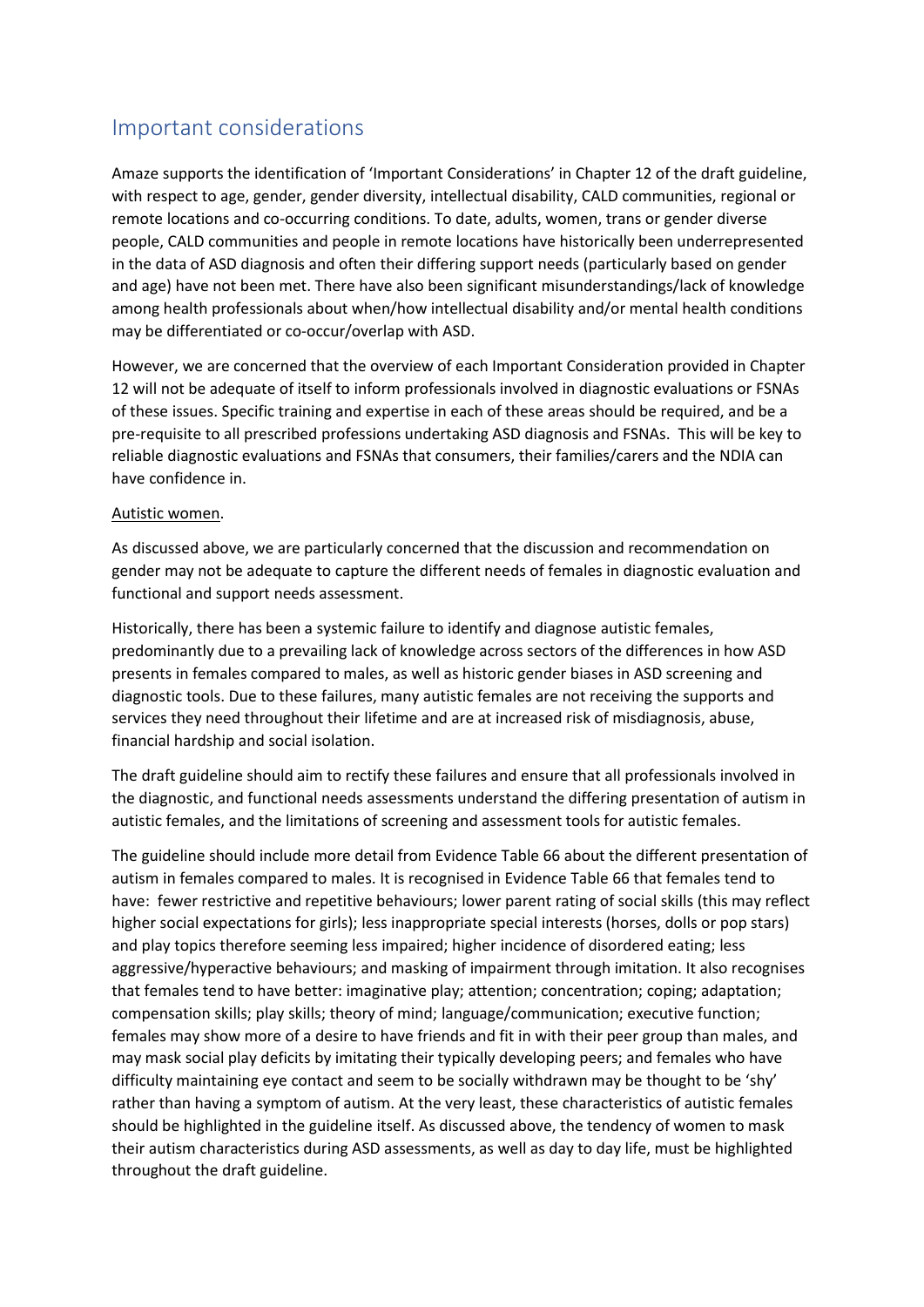The draft guideline should also highlight the importance of gender being taken into account when assessing functional and support needs. For example, the barriers to, and development of, communication and social skills in autistic females can be very different to that of autistic males, with significant implications for the subsequent design and implementation of intervention programs (see Autism Program at Yale, 'Initiative for Girls and Women with Autism Spectrum Disorder. Yale School of Medicine, available at

[https://medicine.yale.edu/childstudy/autism/clinical\\_services/initiative/\)](https://medicine.yale.edu/childstudy/autism/clinical_services/initiative/).

#### Co-occurring conditions

We welcome the guidance on co-occurring conditions and the recommendation that Diagnosticians must be highly familiar with the full range of conditions that commonly co-occur with ASD. However, as discussed above, we are concerned that the allied health professions identified as eligible to the perform the role of a Diagnostician may not have adequate knowledge of these co-occurring conditions.

Indeed for all professions eligible to be Diagnosticians, this recommendation would need to be supported with professional training as there is currently a general lack of knowledge among these professionals regarding ASD and these co-occurring conditions, particularly commonly occurring mental health conditions (see for example, recommendation of the Victorian Parliament in its Final Report to its Inquiry into services for people with ASD, recommendation 8.4). While some resources are available online to help assist mental health and mainstream healthcare professionals working with autistic people, they can be difficult to find and quality assess, and/or are not widely publicised or targeted across mainstream health and healthcare professionals.

Further, it should also be highlighted in the guideline that not all autistic people will recognise that they are experiencing a mental health condition or feel conformable disclosing their mental health condition to healthcare or other professionals (see Crane L et al 2017. Know your normal – Mental health in young autistic adults. Ambitious about Autism and Centre for Research in Autism and Education, UCL Institute of Education, UK, June 2017. Available at [https://www.ambitiousaboutautism.org.uk/the-research\)](https://www.ambitiousaboutautism.org.uk/the-research)

Historically there has been a lack of coordination and collaboration across the disability, mainstream health and other sectors. We therefore welcome the recommendation that if a particular Diagnostician does not have the clinical qualifications or expertise to adequately evaluate a potential cooccurring condition for a given individual, then that individual should be referred to a professional who does have the expertise. However, for this to be sustainable it will need to be accompanied by better integration of government services for people with ASD and co-occurring conditions to ensure they have the capacity required to support autistic people (see for example, recommendation by the Victorian Parliament in its Inquiry into services for people with ASD – Final Report, see recommendations 8.5 and 2.2). A co-ordinated approach to training and professional development of mainstream healthcare providers (in the relationship between ASD and co-occurring conditions such as mental health) will also be required if the holistic needs of autistic people are to met in a meaningful way.

#### **Recommendations:**

- The guideline should outline a prescribed level of training in the identified 'Important Considerations' as a prerequisite for all professionals to diagnose ASD and conduct FSNAs.
- The different presentation of ASD in autistic women compared to autistic men, as identified in Evidence Table 66, should be highlighted in the guideline itself.